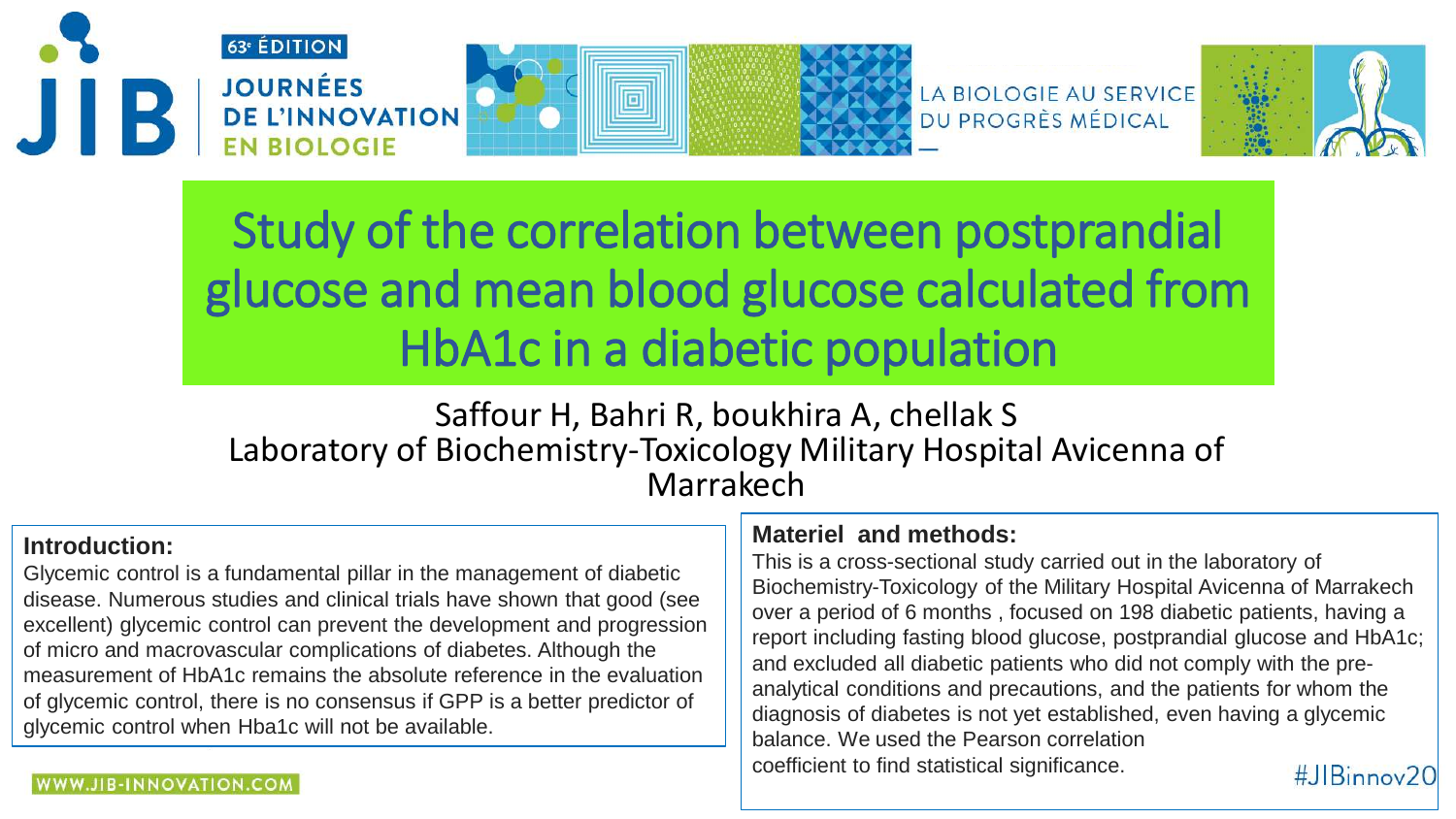

#### **Results:**

•The average age of the patients was 54.99 with a male predominance of 53.8%.

The distribution of patients according to the type of diabetes shows that 86% of patients have type 2 diabetes, and 14% are diabetic patients. type 1.

•In our studied population, the duration of evolution is on average of 105 months. risk factors are present in 59% of patients.

• the majority of patients suffer from obesity, 69%, 39.90% have dyslipidemia, 36.87% have hypertension, and 15.66% are smokers.



FigureI: distribution of patients according to the HbA1c value and the glycemic balance

#### WWW.JIB-INNOVATION.COM

•For degenerative complications 33.84% of patients have diabetic retinopathy, 8.59% have nephropathy.8,59% of patients only report a history of cardiovascular events. • Regarding the treatment 126 patients or 63.64% are under ADO, 14.65% are under insulin, and 12.63% are under ADO-insulin combination and only 9.09% are under dietary and dietary measures only.

• Biologically GPP is strongly correlated with HbA1c.

•The correlation coefficient was 0.626 (P <0.01). GPP therefore has a strong association with HbA1c and with the average blood glucose. As shown in the table and the graphs above.

Tabelau: *Correlation* between different parameters of glycemic control (the correlation is significant when P<0,01)

|              | GPP   | GAI          |
|--------------|-------|--------------|
| <b>HbA1c</b> | 0,626 | 0,688        |
| <b>GM</b>    | 0,634 | 0,692        |
| <b>GPP</b>   |       | 0,686        |
| GAI          | 0,686 | ۰            |
|              | GM    | <b>HbAle</b> |
| HbAlc        | 0,997 |              |
| <b>GM</b>    | w     | 0,997        |
| <b>GPP</b>   | 0,634 | 0,626        |
| GAJ          | 0,692 | 0,688        |

#### **Bibliography:**

1.Vinod mahato R,gyawali P,raut PP,regmi P association between glycaemic control and serum lipid profile in type 2 diabetic patients

2. UK prospective diabetes study group.intensive blood-glucose control with

sulphonylureas or insulin compared with conventional treatment

3. Swetha NK. Comparaison of fasting blood glucose and post prandial blood glucose with HbA1c in assessing the glycemic control

4. Nathan DM,buse JB. Management of hyperglycemia in type 2 diabetes

#### **Discussion:**

Diabetes has been considered for some years as a major public health problem. in Morocco, people with type 2 have 2 million adults over 30 Glycated hemoglobin is the product of the non-enzymatic, slow and irreversible binding of ose to the amine functions of globin.

In the bloodstream, glucose binds to the hemoglobin of red blood cells and thus forms glycated hemoglobin or HbA1c.

The amount of HbA1c is proportional to the level of blood glucose and the life of red blood cells. The accumulation of HbA1c in red blood cells therefore reflects the average glucose level at which these cells were exposed during their lifetime, ie about 3 months.

for the HbA1c assay methods there are the methods based on the modification of the load and the methods based on the modification of the structure. Postprandial blood glucose is measured at 90 to 120 minutes after the start of the meal. Its value depends on several factors, from the meal itself to the peripheral use of glucose, through all phases of digestion, complex hormonal secretions and the important role of the liver.

In this study, we investigated a possible correlation between GPP and mean blood glucose calculated from HbA1c in patients with type 1 and type 2 diabetes mellitus. The correlation is positive and significant. The Pearson correlation coefficient is 0.626.

GAJ is also strongly correlated with mean glucose and HbA1c. With a correlation coefficient of 0.686, GAJ is more correlated with average blood glucose than GPP.

## **Conclusion:**

The interest we have shown in postprandial glucose in this work is related to the fact that its management must now be an integral part of the management of diabetic disease, and therefore special attention should be given to its management. monitoring and its treatment, in order to obtain an optimal level of HbA1c and thus, to prevent micro vascular and macro vascular complications of diabetes. Our study showed that GPP

is strongly correlated with HbA1c and GM

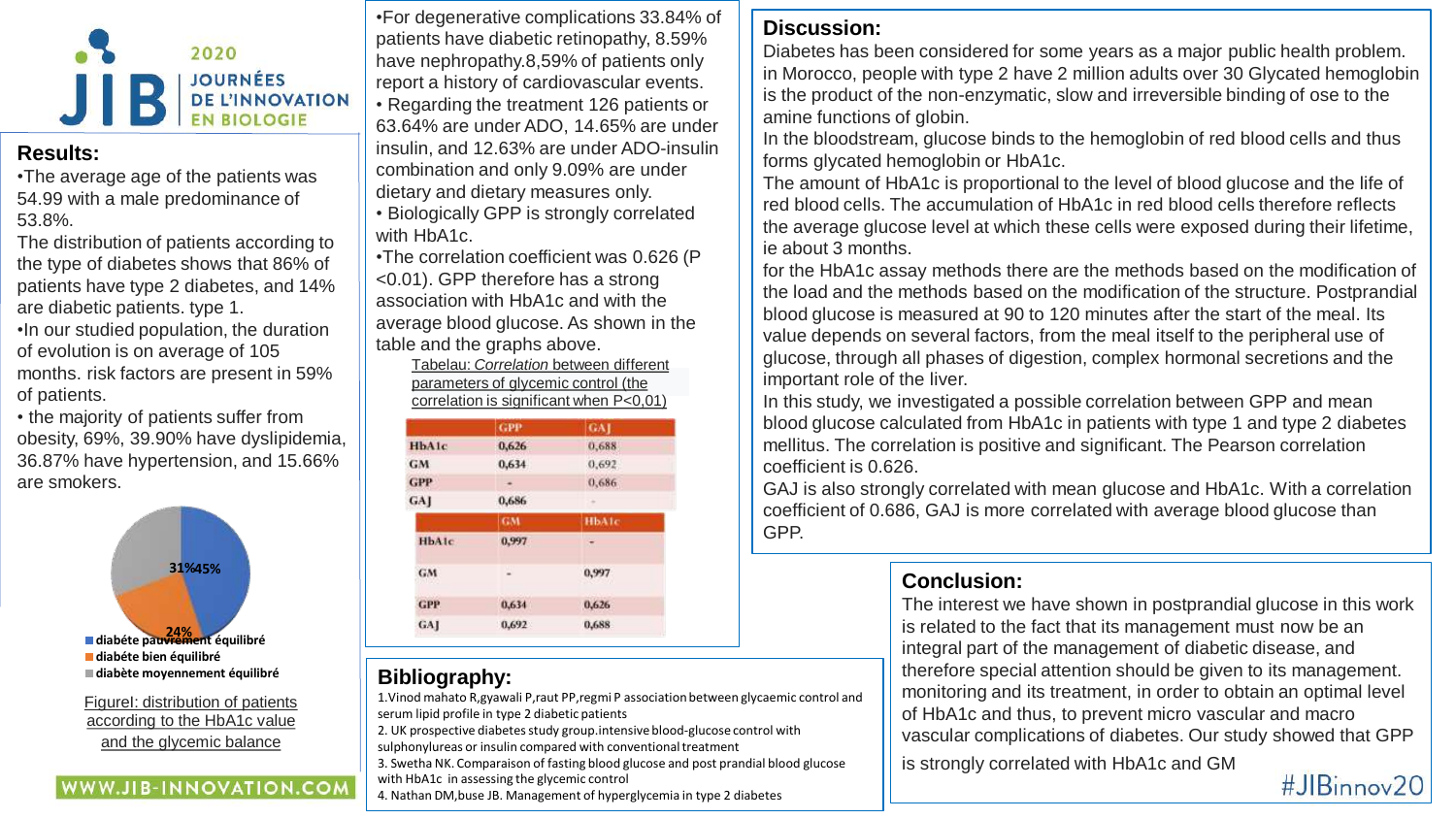

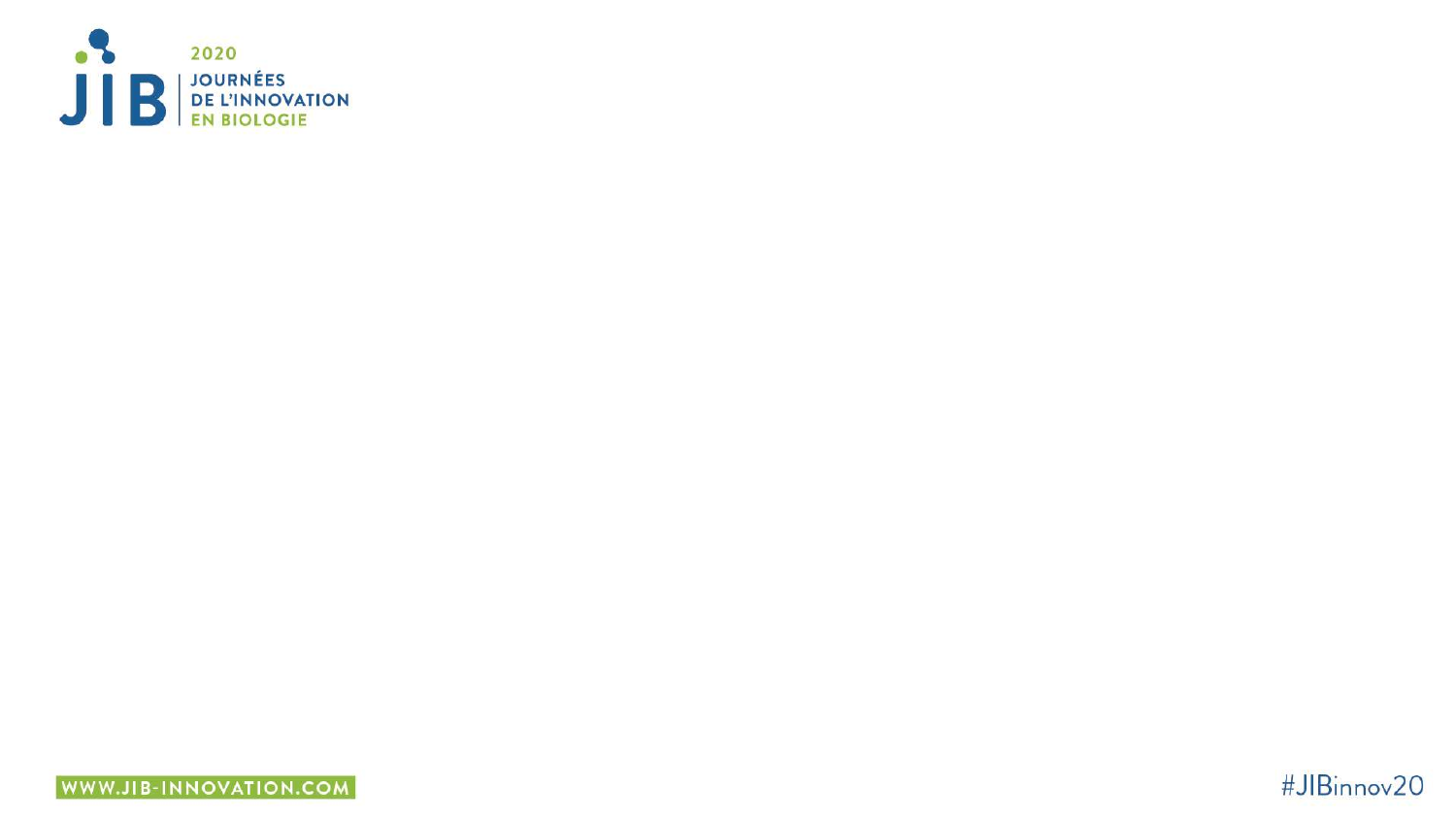